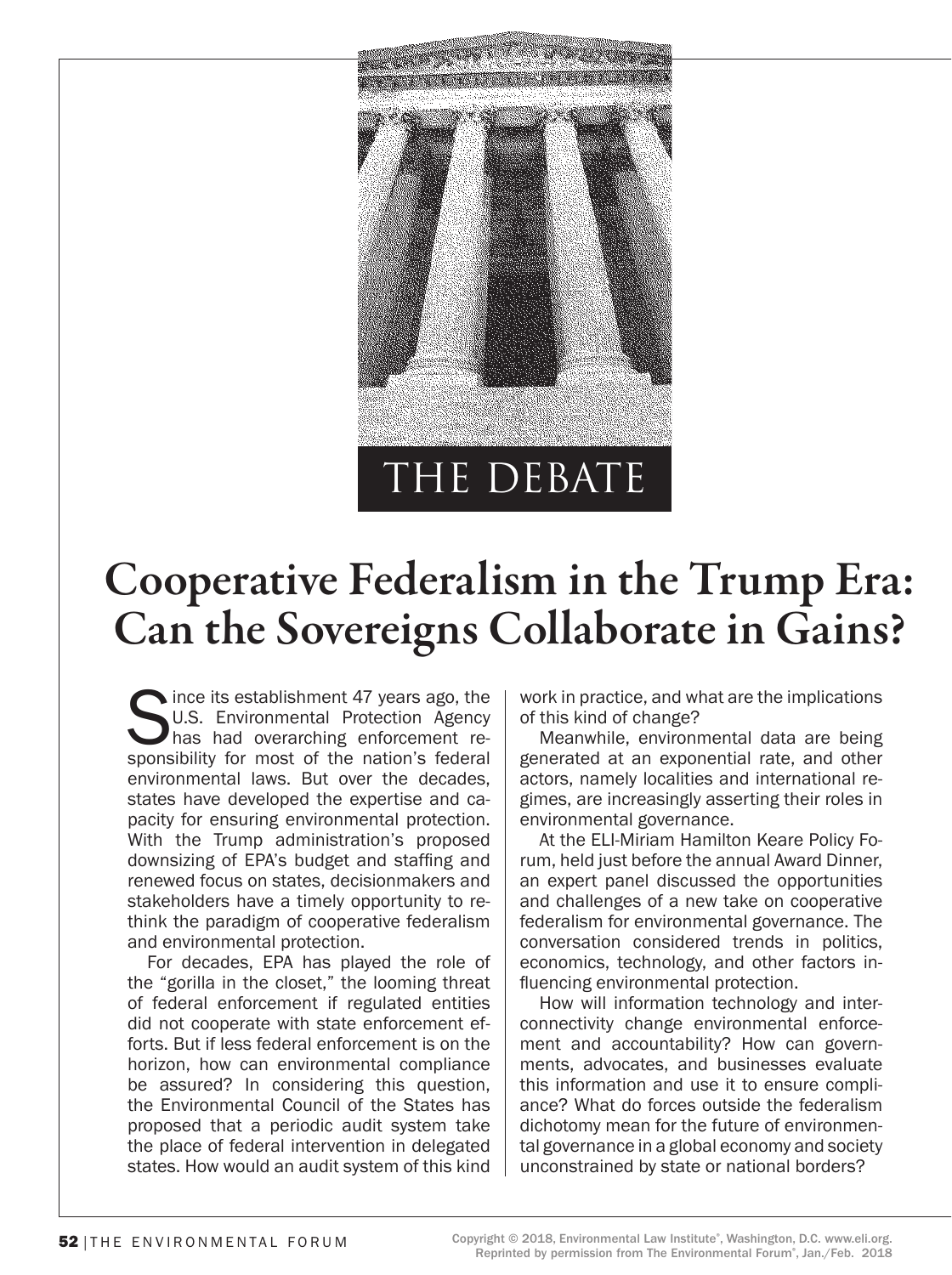

Stan Meiburg *Director of Graduate Studies in Sustainability* WAKE FOREST UNIVERSITY **Moderator**

*"Big data, the 24-hour news cycle, and hypertransparency have the potential to disrupt the federal-state relationship, but there are also opportunities"*



*"Environmental justice has been embedded in each and every one of the laws that EPA administers. How is that going to change as a result of this cooperative federalism?"*

Barry E. Hill *Visiting Scholar* Environmental Law Institute

*"We at GE believe climate change is real. Pollutants don't respect boundaries. Which raises the issue of state-federal relations and international relations as well"*



*"Some view EPA as a helicopter parent to the states. Sometimes it's a matter of letting our children grow up and understanding that programs have matured"*

Neal Kemkar *Director of Environmental Policy General Electric*

Becky Keogh *Director* Arkansas Department of Environmental Quality



Bob Martineau  *Commissioner* Tennessee Department of Environment and Conservation

*"Cooperative federalism is really about the how, not the what. As to the what, people will agree we should breathe clean air and should have access to clean water"*

*"We've got to reach out to the public and commit to the highest levels of transparency and really inclusive dialogue. We've got to be thinking about adaptive federalism"*

Vickie Patton *General Counsel* Environmental Defense Fund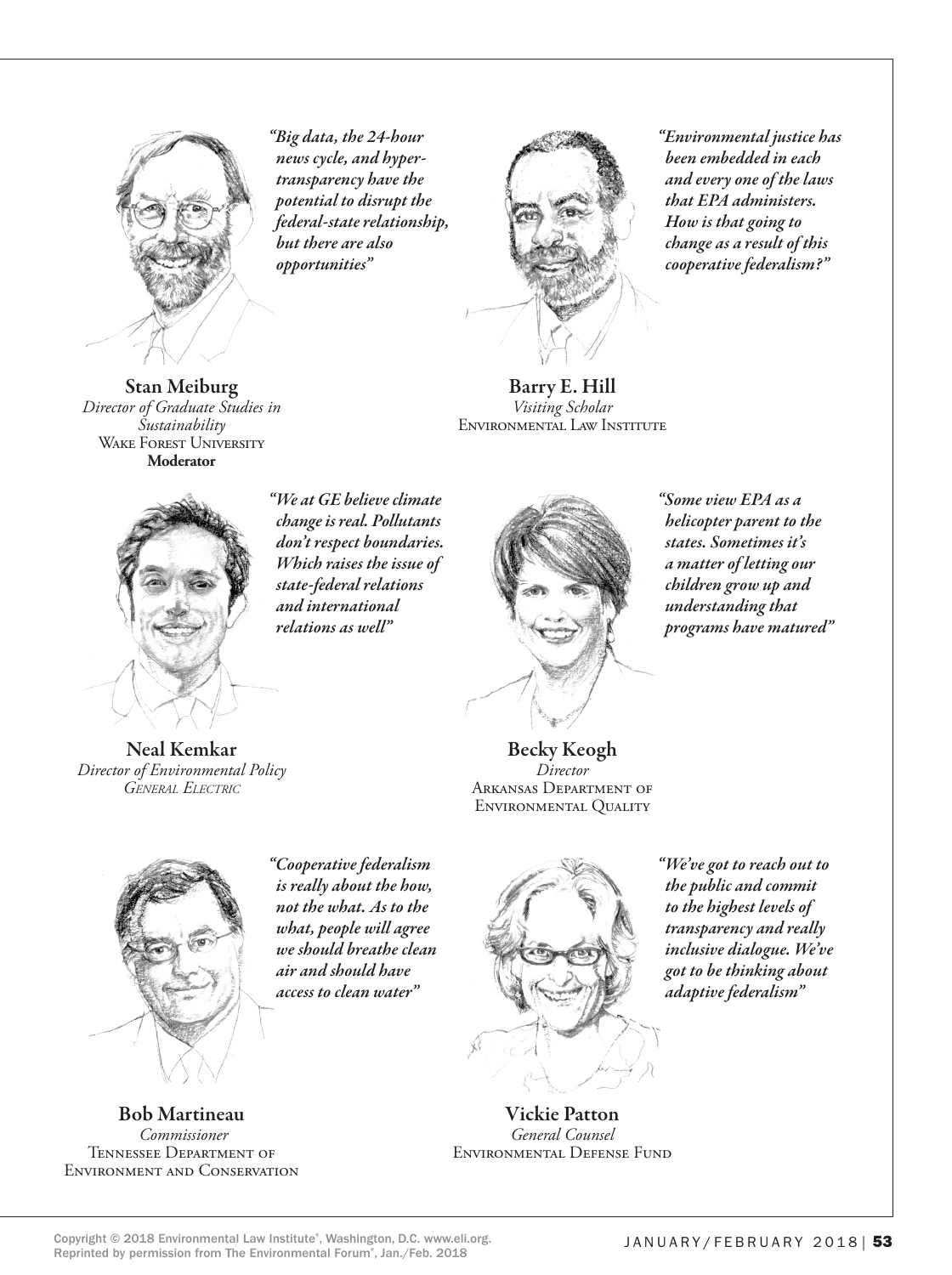**Stan Meiburg:** Here is a reading from Federalist #51.

"In the compound republic of America, the power surrendered by the people is first divided between two distinct governments, and then the portion allotted to each is subdivided among distinct and separate departments. Hence a double security arises to the rights of the people. The different governments will control each other, at the same time that each will be controlled by itself."

This tension between two sovereigns can be destructive, as it was in the Civil War, but it can also be creative, with states serving as laboratories for democracy. The field of environmental protection is no exception to this tension and this opportunity.

Our first speaker on our federalism and environmental protection is Barry Hill. Barry is a visiting scholar at the Environmental Law Institute. He worked at EPA for many years as senior counsel for environmental governance in the Office of International Affairs, and as the director of the Office of Environmental Justice.

**Barry Hill:** There are four questions that I would like to pose. The first question is whether or not this cooperative federalism is new and what makes it so?

During the Clinton administration, I worked on EJSEAT — the Environmental Justice Strategic Enforcement Assessment Tool. Then the Bush administration came in and they said, "It's now going to be called Environmental Justice *Smart*  Enforcement Assessment Tool." Same acronym, and at EPA we loved acronyms. Other than that one word, nothing really changed. So, I thought about that as it related to this thing called cooperative federalism and whether it is new.

The second question is whether a new cooperative federalism means we are going to abandon everything that has been done over the last 40 years or so in the environmental law

and policy area. Will EPA no longer be the overseer?

The third question relates to environmental justice. Since the office was established 25 years ago, environmental justice has been seen as embedded in each and every one of the laws that EPA administers. How is that going to change as a result of this cooperative federalism?

The final question is whether this cooperative federalism is used as a sword or shield. In announcing the rollback of the Clean Power Plan, Administrator Pruitt said, "We can now assess whether further regulatory action is warranted; and, if so, what is the most appropriate path forward, consistent with the Clean Air Act and principles of cooperative federalism."

Really? What does that mean?

He went on to state, "The previous rule ignored states' concerns and eroded longstanding and important partnerships that are a necessary part of achieving positive environmental outcomes." Was that a sword or shield?

**Stan Meiburg: Neal Kemkar is** the director of environmental policy at General Electric. Before joining GE, he worked for the White House Council on Environmental Quality, the secretary of the interior, and the governor of Colorado.

**Neal Kemkar:** At GE, we have 300,000 people operating in 180 countries. I want to boil up our experience into several megatrends.

The first is digitization. The number of connected devices will reach 50 billion by 2020. In a few years, we may all have personal air quality monitors in our pocket that tell you the levels of PM 2.5 in your exact neighborhood. How do we capture these terabytes of data?

Second is fossil fuel abundance. In the last decade, we have seen a tenfold increase in U.S. shale gas production and a 50 percent reduction in oil prices. Our collective challenge is ensuring that the resulting production and consumption are as efficient as possible. How does that interplay with that industry's social license to operate?

The third is growing resource stress. We at GE believe climate change is real, the science is settled. Pollutants don't respect boundaries, which raises the issue of state-federal relations and of course international relations as well.

Last is this idea of competitive clean energy. In the midst of digitization, fossil fuel abundance, and resource stress, we've also witnessed unprecedented innovation in the clean energy space. Costs have declined dramatically. Solar costs have come down 75 percent over the last decade. Wind power installed capacity has grown ten times.

More connected devices, fossil fuel abundance for the foreseeable future, intensifying resource stress that increasingly doesn't respect boundaries, and competitive clean energy. These are the megatrends we face.

**Stan Meiburg: Becky Keogh is** vice president of the Environmental Council of the States. She has served as the director of the Arkansas Department of Environmental Quality since 2015.

**Becky Keogh:** One thing we need to remember is that states had environmental programs many years prior to the 1970s. Our agency has existed since the 1940s. And many issues were addressed not by a federal agency or a state but by cities.

Back then, we didn't have the benefit of today's technology, nor did we have the tens of thousands of trained professionals in environmental sciences and technologies that we do today. At our agency, we now have apps for many of our services, something that we never had before. That raises the question of how we channel this technology into our regulatory world, making sure that we are driving the technology in the direction we want it to go.

Copyright © 2018, Environmental Law Institute®, Washington, D.C. www.eli.org. Reprinted by permission from The Environmental Forum® , Jan./Feb. 2018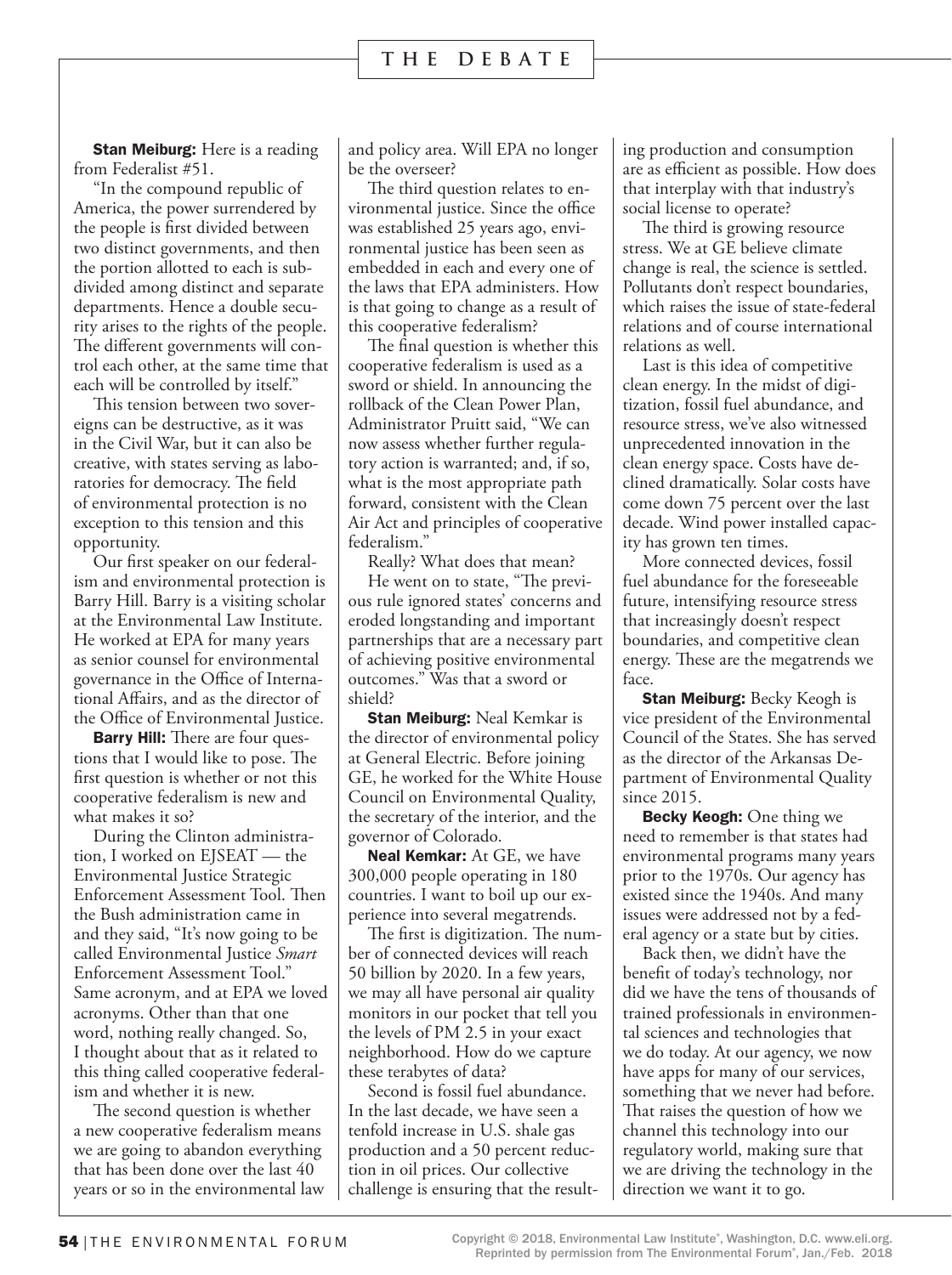Some view EPA as sort of a helicopter parent to the states. Sometimes it's a matter of letting our children grow up and understanding that these programs have matured. Many of these programs have delivered the outcomes that we originally sought. They've now graduated from college, many of them have jobs, they have their own children.

Looking at a case in Arkansas, we have regulations that declare that if you get a handful of water samples from a stream with a certain percentage of pollutants, then we will do something about it. Now we have monitors that take samples every 30 seconds and we're trying to apply that data against a standard that used to be based on a set of eight samples over two seasons. Are the problems we are seeing today really an indication of a natural problem or is it just an indication that we know a lot more?

**Stan Meiburg: Bob Martineau** has been the commissioner of the Tennessee Department of Environment and Conservation since 2011. Bob is a past president of ECOS and worked in EPA's Office of General Counsel.

Bob Martineau: Given limited resources, we don't want to duplicate efforts. We shouldn't be doing the same thing twice and checking every little bit of homework. So, how do we divide and conquer our limited resources and continue to build the federal-state relationship? It is important to keep in mind that first and foremost, it's about environmental outcomes.

What we're talking about in cooperative federalism is really that relationship of how, not necessarily the what. As to the what, as a general principle, people will agree we should breathe clean air and should have access to clean water. We may debate whether the standard ought to be so many parts per billion or that many parts per billion, but at the end of the day, the public wants to know if their air is clean, if their water is safe to drink, if the land around their house and their local school is safe to play on. How do we continue to prosper economically while ensuring that we have those?

A lot of people used to bristle at the term "co-regulator." The common understanding is that states are not just another external stakeholder in the environmental regulatory enterprise; they are partners. We can't develop a set of regulatory principles without looking at how they are going to be implemented in the field. The states, which are doing 90 percent or so of that implementation, need to think about the environmental outcomes we seek.

If we look at how cooperative federalism relates we have to differentiate between the regulatory side and the program implementation side and the enforcement side. States need flexibility to achieve their goals. At the same time, there are local, state, cross-state, and even international impacts to what happens in a particular state.

As we set air quality standards, such as new source performance standards, or water quality standards, we need to ensure that we have a race to the top, recognizing there is huge political pressure and economic pressure on given states to site that new plant.

So, as we frame that debate and add in private environmental governance, we can see that many people are making these decisions independent of any regulatory construct. Their shareholders are demanding it. Their customers are demanding it. Companies like Walmart have said, "We want X percentage of our energy to be renewable by a date certain." Leadership in companies are driving marketplace decisionmaking regardless of what the regulatory requirements are.

**Stan Meiburg:** Vickie Patton is the general counsel of the Environmental Defense Fund and manages the organization's national and regional clean air programs. Before coming to EDF, she worked as an attorney for EPA.

Vickie Patton: In my experience, there is no cookie-cutter approach to cooperative federalism. In fact, those people who have done this work for a long time find different ways to engage in problem-solving. As a result, we have made tremendous progress.

I'd like to make a few points. First, the "what" matters. What are we trying to achieve? It's hard to have a debate about the "how" if we don't have a shared understanding of the what. My view is the what ought to be delivering ambitious public health and environmental outcomes, while making continuous progress. We need to commit ourselves to what the American people expect, so that all communities benefit, especially those that have for far too long suffered a heavy burden of public health and environmental harms.

We can't shy away from the most important challenge of our time, climate change. Support for climate action is at a zenith. In my own home state of Colorado we're delivering cleaner energy, saving customers money, putting wind turbines in parts of rural Colorado that are keeping families on their farms. We're manufacturing those turbines in rural parts of Colorado like Windsor and Pueblo that are gaining shared prosperity from this vibrant clean energy economy. Let's roll up our sleeves and make sure that climate change is a critical part of this dialogue.

We've got to win the public trust. Whenever these discussions start, people are skeptical about where it is all headed, what the objectives really are. We've got to reach out to the public and commit to the highest levels of transparency and really inclusive dialogue. We've got to be thinking about adaptive federalism.

Finally, how do we create, collec-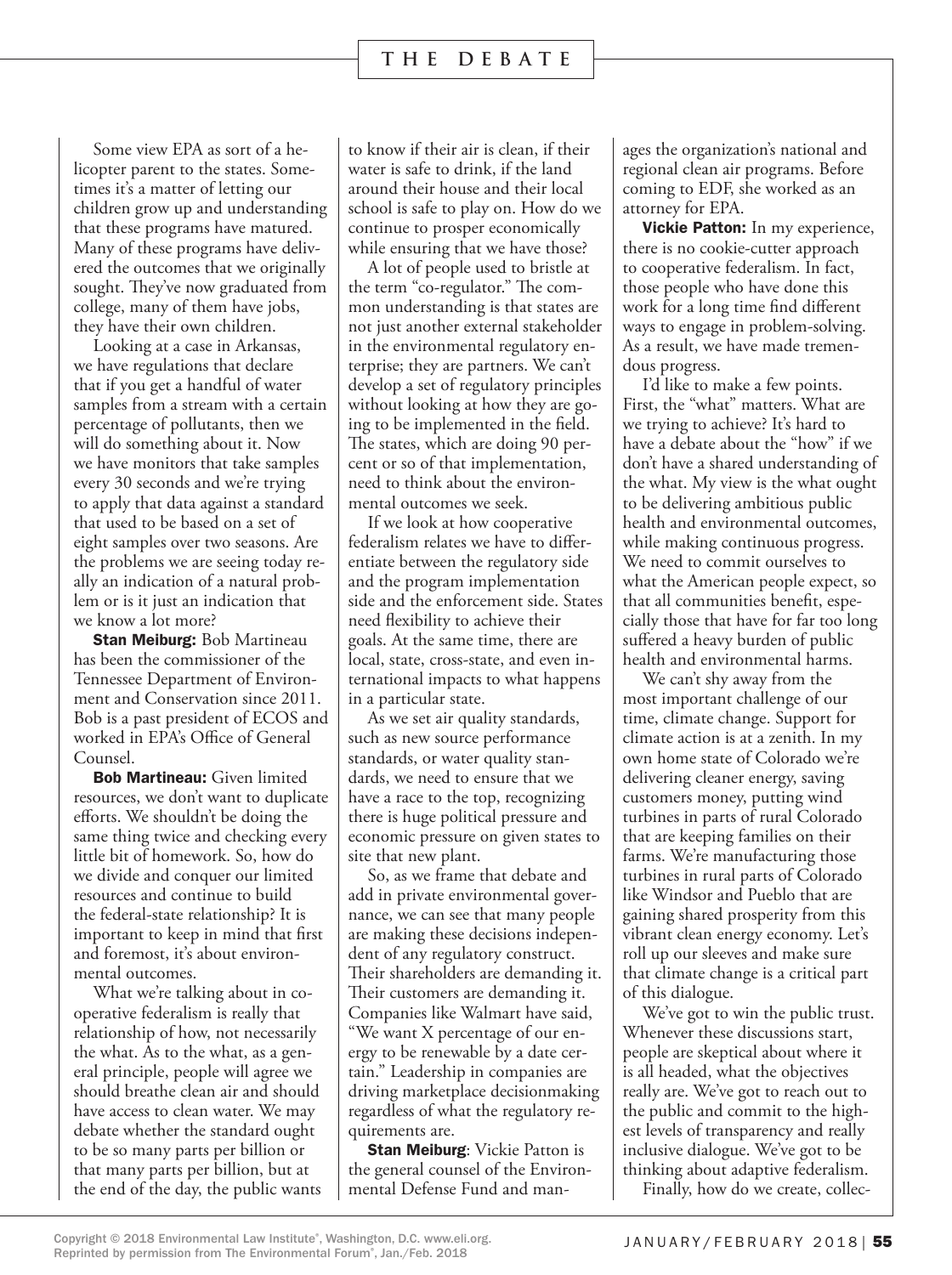tively and individually, the platforms that recognize the environmental and public health outcomes that we need? How do we reward innovation that actually achieves more protective results? How do we create the platforms that reward inclusive dialogues and partnerships so that all across all the different levels of government and policymaking, public and private, we're sending all of those right signals? There are a lot of people who are working together finding ways to deliver these kinds of results. It is good news, and America needs a little bit of good news.

**Stan Meiburg:** Several of you talked about how the nature of the relationship may have changed between federal and state environmental authorities. That poses a related question. Is the division of authority in the environmental space a zerosum game? Does one have to go down for the other to go up?

Becky Keogh: We don't want to have 50 states doing 50 different things. It makes sense to act collectively — we see that in regional groups and in national groups. It is best not deciding that one entity is better than the other to take on a certain responsibility but to instead discern which has the "most valueadded methodology," as my governor would say, to get the outcome that we need in our communities. One of the times I rely on EPA is the type of emergency where I need scientific capabilities that go beyond my state laboratory.

Bob Martineau: It isn't a zerosum game. The challenge has been avoiding duplication of effort and to decide what sovereign can act most efficiently. And then there are a whole bunch of things we haven't been able to tackle because we haven't shifted some of those resources to take on those new challenges. The debate today is the most efficient allocation of resources how do we efficiently do the basic

blocking and tackling, and then what resources can either the state provide or the federal government to take on new challenges.

**Stan Meiburg:** There are calls for statutory change to fully realize the potential for stronger state-federal relationships. Do any of you think that we need new law for this purpose?

Neal Kemkar: I'll start with a short answer here — I hope not, because this issue is way too important to rely on Congress, a broken institution. What we have already is years of delegated authority to the federal executive branch from Congresses past. We have a lot of collective expertise. And when you add in our friends in the NGO community as well as in the regulated community, a lot of folks have been thinking about these issues for a long time. It goes back to resource allocation and using the existing authorities in smarter ways.

**Barry Hill:** You know, a lot depends upon where you sit as it relates to this whole area of environmental law and policy. I'm thinking in terms of communities where they are asking, Is the air clean? Is the water safe to drink? What about communities where the answer is "no" to everything? So, what would you prefer? Would you prefer the federal government, the strong arm of the federal government, or would you prefer that states do it — states are 50 laboratories of democracy but how do you define democracy? How do you ensure environmental justice for all not as a theory but as a practical matter? It's not just the federal government, it's not just the state government, it's not just corporations. It's communities. How are they being impacted? That is the central question in the federal-state relationship.

**Vickie Patton:** There is ample room within existing law for people to improve upon achieving public health and environmental outcomes, while thinking about what sort of partnerships will help and how to most effectively achieve society's goals. There are many people who have a lot of experience within the framework of existing law, finding all sorts of innovative ways to move forward.

**Becky Keogh:** And I would just add perhaps not statutory change at the federal level. Some of the state statutes, a lot of us are looking at opening up old statutes where they haven't been refreshed. That's something we're doing in Arkansas. Other states have done the same. We haven't just invested in the regulation or the statute for their own sake. We are spending a lot of time as we look at our programs through the lens of lean processes to make sure we don't lose the core value of what we do as we speed up and we become more efficient and hopefully spend less money in delivering those outcomes.

**Stan Meiburg:** What do you see from your particular vantage point as the greatest challenge to implementing collaborative federalism?

**Bob Martineau:** The perception is that cooperative federalism means weakening environmental standards. That's not what it is. But it's caught up in the anti-regulatory mindset that we don't want to over-regulate — it's hindering business, it's killing jobs. We've got to get agreement on the goals and maybe if we're not there on that, about what the outcomes are. We need to have that debate first because then the question is how. There's maybe less consensus on some of the goals now than we've had historically.

Back to the last question of reopening the statutes: what's happened sometimes with the various amendments to the statutes over the years is that they have become more prescriptive. The idea was to set the goal, a maximum, for example, and let the states figure out how to achieve that max. Instead, each time

Copyright © 2018, Environmental Law Institute®, Washington, D.C. www.eli.org. Reprinted by permission from The Environmental Forum® , Jan./Feb. 2018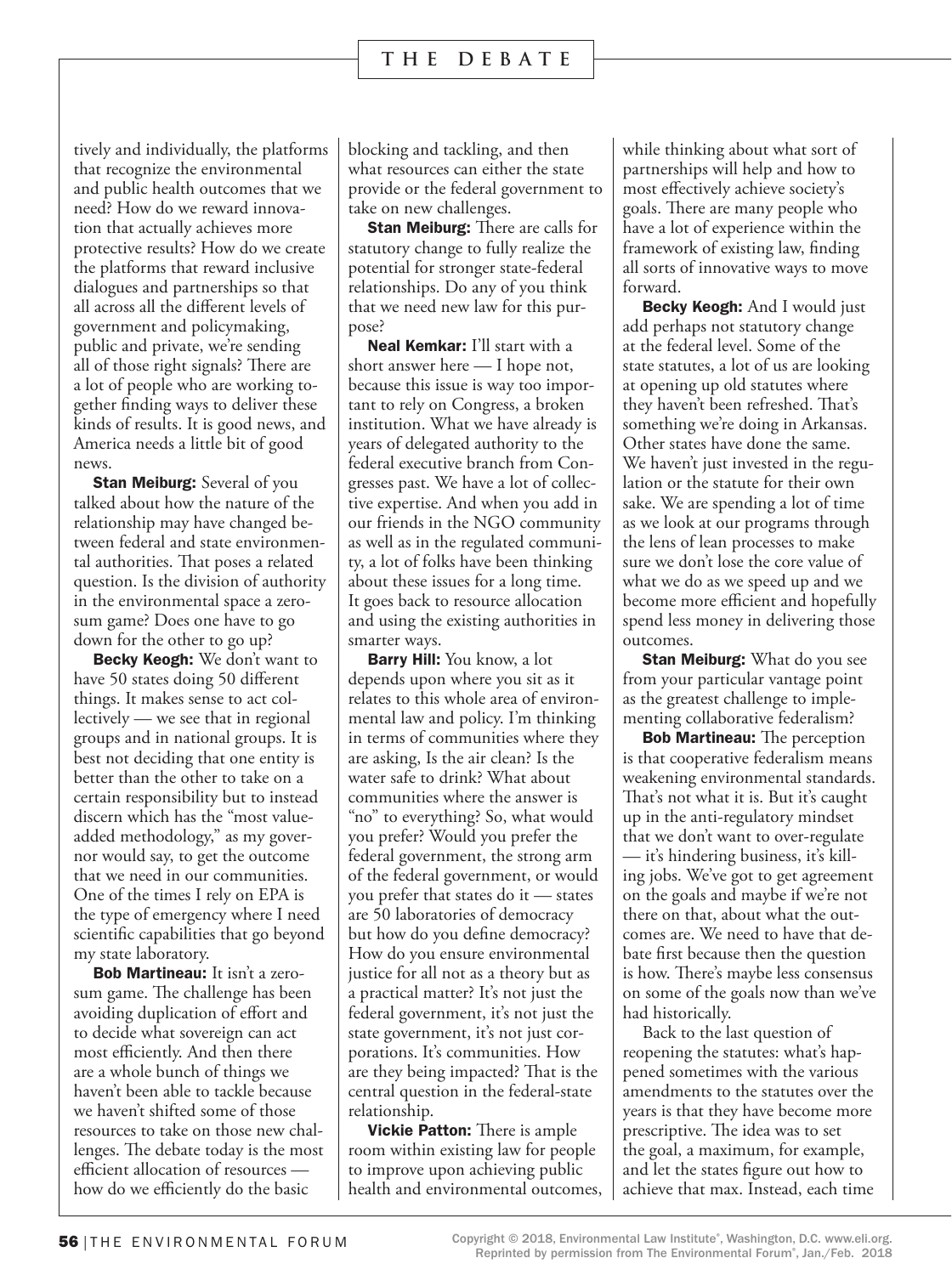the Clean Air Act was amended, it became much more prescriptive as to what had to be in that State Implementation Plan. So, those statutory provisions can be used as swords or shields as well.

The challenge of federalism is to agree on the basic goals, and then we need the trust to be less prescriptive on the day-to-day review of what the other entity is doing.

Vickie Patton: If there's not a shared vision that we are seeking better public health outcomes and greater justice for the communities that have borne the burden of harmful impacts for far too long and meanwhile combating climate change — those are core central underpinning considerations — then I think there will be enormous public distrust.

There is another disruptor coming to the architecture of environmental law and policy and that is that every person is going to have a monitor in their pocket. The technology is already here. In the aftermath of Hurricane Harvey, EPA's and Texas's monitors were idled but Environmental Defense Fund deployed a lab-quality mobile monitor, communicating what we were finding to policymakers and the public. Think about a world where the parents in Flint had the easy ability to detect the lead in their water. Technology is going to be a game changer in holding all of us accountable.

Neal Kemkar: Vickie, that's a great point. To me, the radical transparency that's coming because of increased digitization and more people having more information, that's the biggest challenge and opportunity to this Cooperative Federalism 2.0. I think back to my time working for the secretary of the interior during the oil spill, every night during the nightly news you had radical transparency of the oil flow real time. That changes the dynamic of the regulation. It makes the feds

tend to be be more prescriptive, for example, "Well, no. Thou shalt have 2.15 blind shear rams on your blowout preventer," or whatever.

With all this transparency, the challenge is going to be getting the balance right. So, one can imagine a world where people on an airplane are saying, "I want to know exactly the carbon output of this flight" so they can offset it. Or a corporate official saying, "I want to know the carbon footprint of my entire supply chain and I want to know it now."

And so, as we wrestle between the state and the federal control, we may be overtaken by events.

**Bob Martineau:** And it's not only the transparency but it's the 24-hour news cycle, it's the instant information. Twenty years ago, you took a water sample and the results came back a month later. Today, you've got to have that answer two hours from now. People want to know, Can I drink the water? Can I walk outside if there's an air incident? Do I need to evacuate? You can't say, "We're going to look at it and get back to you after we send this off to a lab on the other side of the country and we'll write a report that'll get edited by 38 people and you'll see it in three months." That's not acceptable.

**Becky Keogh:** I recall working with city leaders in Little Rock on ozone. We were right below the standard, and some people believed things needed to be proactively addressed. And someone said, "Is it safe to breathe the air?" And to be frank, I don't think our regulatory framework is set up to be instantaneous in response.

**Barry Hill:** Millennials and many corporations are very much concerned about climate change, and they are making decisions based on their concern. Why isn't the federal leadership listening to the voices of all of these entities? And will it be better at the state level? And how does this administration talk to a

state like California that's very progressive as it relates to the issue of climate change? The biggest impediment is listening to the voices of all of the stakeholders, whoever they may be.

Audience question: The one thing I didn't hear from the panel is where does the conversation restart. Because the conversation that we used to have very constructively since I grew up has broken down. We look at our two major parties and they not only aren't really effectively talking to each other but the Republicans aren't even talking effectively to themselves, and it's not certain that the Democrats are doing that either.

One of the advantages of a federal system, if one is going to make one work, is that it has 50 laboratories with their sub-laboratories where experimentation in dealing with these questions can be going on, and if we had a system for articulating that up to the national level, that could be part of the solution.

However, our federalism has never really worked all that well from the get-go and it started with the fact that the Founders, for all the wonderful things they did, did not really grapple effectively with the question of states' rights. And it's understandable they didn't because it all started with the states, they had the power, they had to be convinced even to allow a federal structure to emerge. And that's plagued us all along.

My final lament is that when you look to the states at present, I don't know where to look for a model. You can take on the one hand California, which became dysfunctional in its governance before the country did, and they've now become a lot more functional but they've done it mainly because the Republicans have taken themselves out of the conversation and the Democrats are bound and determined to keep them there if they can. Or you can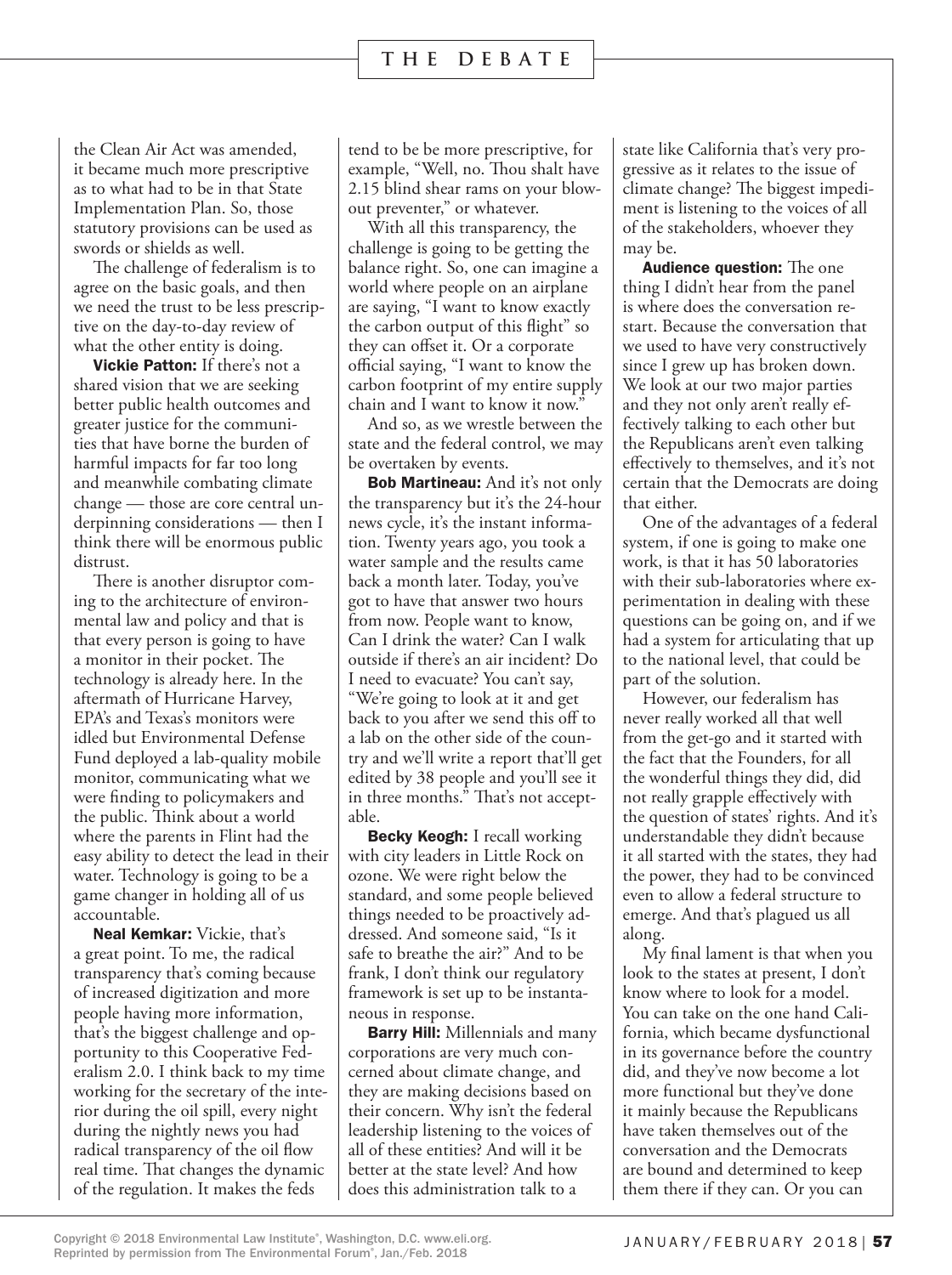look at Kansas, which has been working with a terrible model for eight years now, it's been proven not to work, and a few people in the state are beginning to wake up to that but the people keep re-electing their government.

**Vickie Patton:** My only comment is that you've got a conversation happening right here. It's up to all of us to have these conversations wherever we work. It's a real challenge in this polarized world not to let ourselves just fall into a trap. We have to focus on what compels us to do this work, why we care about it, and find a way to have conversations that are uncomfortable with people that may not share our ideas and try to find common ground.

**Stan Meiburg:** Several of you talked about the potential of big data to be disruptive. I'd like to ask how — in your individual states or your companies or NGOs — are you looking at this challenge.

Vickie Patton: It's a terrific opportunity. We have seen the impact of big data and advanced monitoring techniques in a bunch of different contexts. When you think about the recognition that there's significant venting and leaking from oil and gas facilities, big data and monitoring have had a huge public health and environmental impact by revealing this serious pollution problem — making it far more salient. And advances in monitoring that have helped reveal this oil- and gasrelated pollution to the public and to policymakers have also catalyzed the deployment of solutions and policies that are sprinting to catch up.

We have a need to be really responsible with the information, but it does provide a tremendous opportunity to empower policymakers, private companies, and the public to improve public health and environmental outcomes. It's a critical part of the next wave of environmental protections.

**Becky Keogh:** Our challenge will not be the data anymore. It will be the wisdom to know what data to actually base decisions on. Smart systems are not valuable if you're not wise in how you use them. We have to make sure that we build credibility in those datasets so we can have frank and honest discussions about whether action is necessary or not.

**Bob Martineau:** I think big data has two aspects we need to consider. Consumers start asking how many kilowatts of electricity do you use to make your product, do you recycle, how much clean energy do you use in your process, because people will weigh that in their consumerpurchasing decisions and who they invest in.

On the other side, there is the pressure of the 24-hour news cycle. Let's say there is a pipe rupture or a discharge incident. As the media cover it, it's really going to be incumbent on the public to educate themselves on how to manage that data, and sometimes an initial piece of information may be a valid indicator but it may not be. Suddenly there's a huge public health crisis that turns out to be a lab sampling error.

Transparency is good. You want to be able to respond if there is a public health emergency. You don't want to wait 30 days to find out you need to do something.

Becky Keogh: And I'll add to that. The benefit of big data and technology is in a political world, as an engineer, and I speak to politicians all the time in our legislature, data generally will compel an answer. And so, you can depoliticize the conversation with data if you use it appropriately. You can remove the politics when you actually have facts, right? It also provides a bit of equality or perhaps addresses inequality in systems because now you have the information to show where those inequities exist and you can actually act on them.

Neal Kemkar: The good news for all of us is that there is a fierce competition going on in America's boardrooms in the space of big data and advanced analytics, and the power of American innovation has been unleashed on this particular issue. We have what we call our new digital wind farms, which through both hardware and software through improved asset performance — you're able to operate 20 percent more efficiently, save about \$100 million per farm.

And to take a different context, from the oil and gas space, the way we used to inspect pipelines, hydrostatic testing, you pressurized the pipe to see if it blew. Now we can use MRI technology on a "smart pig" that we run through the pipe to take a scan instead. You can imagine the environmental implications of that, when the regulations catch up. Similarly, for the outside of the pipe we can use drones to inspect 10 times faster at one tenth of the cost.

So when we're talking about environmental regulation, let's not just think of the statutes that we all grew up with and took in our environmental law survey classes but let's think of brand new greenfield spaces, like how do we set the right framework for unmanned air systems so that when the commercial and technological ability to inspect a 400-mile pipeline via drone is there, that the regulations are in place to allow it.

Audience question: Josh Heltzer, First Environment. I'm just curious as to what the relationship is between the Environmental Council of the States, the National Governors Association, and, say, U.S. EPA or the federal government? Is there an interface among those organizations, either in an informal or formal manner?

Becky Keogh: ECOS evolved from the National Governors Association, and we continue to work with NGA on a number of initia-